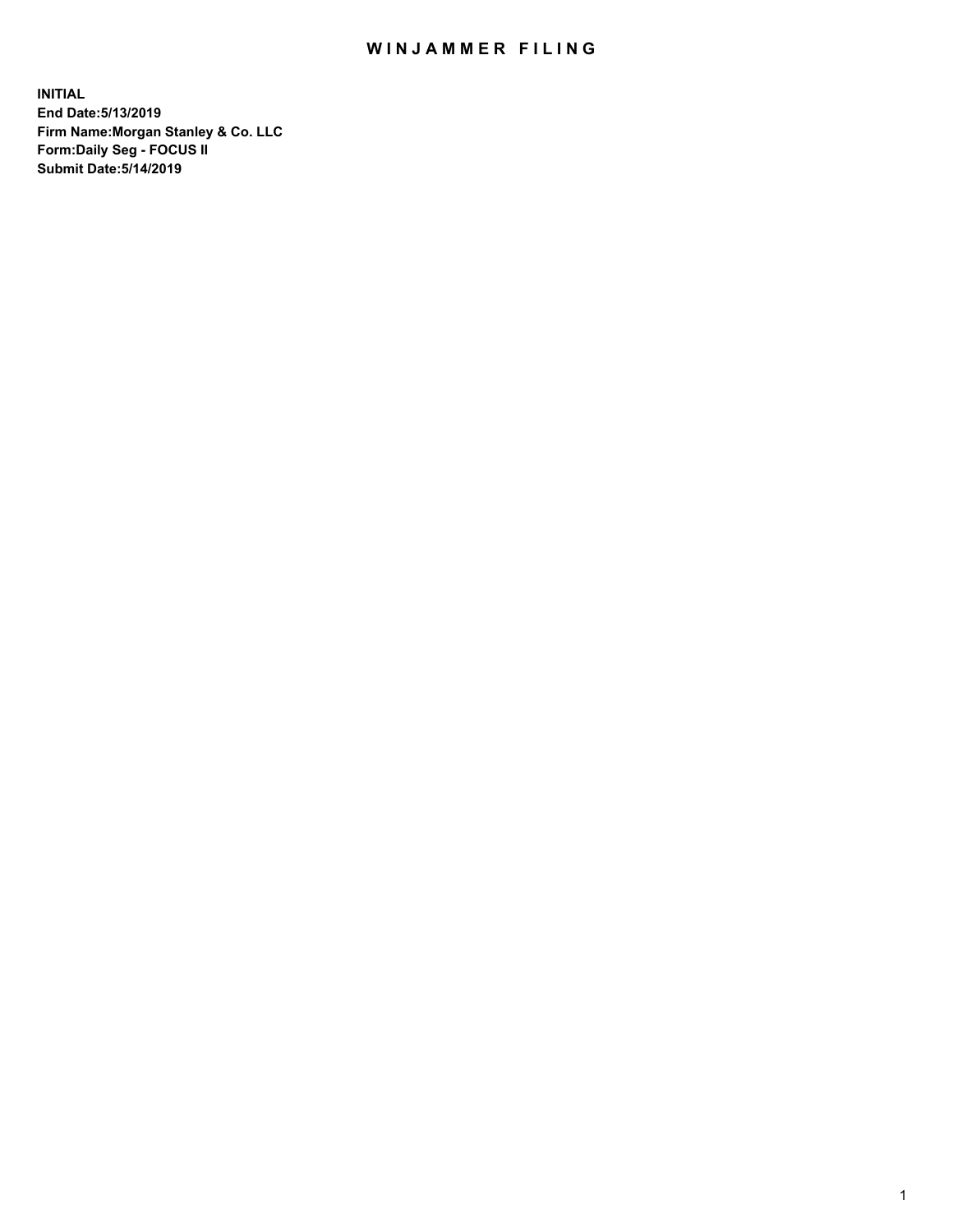**INITIAL End Date:5/13/2019 Firm Name:Morgan Stanley & Co. LLC Form:Daily Seg - FOCUS II Submit Date:5/14/2019 Daily Segregation - Cover Page**

| Name of Company                                                                   | Morgan Stanley & Co. LLC     |
|-----------------------------------------------------------------------------------|------------------------------|
| <b>Contact Name</b>                                                               | <b>Ikram Shah</b>            |
| <b>Contact Phone Number</b>                                                       | 212-276-0963                 |
| <b>Contact Email Address</b>                                                      | Ikram.shah@morganstanley.com |
| FCM's Customer Segregated Funds Residual Interest Target (choose one):            |                              |
| a. Minimum dollar amount: ; or                                                    | 235,000,000                  |
| b. Minimum percentage of customer segregated funds required:% ; or                | <u>0</u>                     |
| c. Dollar amount range between: and; or                                           | <u>0 0</u>                   |
| d. Percentage range of customer segregated funds required between: % and %.       | 00                           |
| FCM's Customer Secured Amount Funds Residual Interest Target (choose one):        |                              |
| a. Minimum dollar amount: ; or                                                    | 140,000,000                  |
| b. Minimum percentage of customer secured funds required:%; or                    | <u>0</u>                     |
| c. Dollar amount range between: and; or                                           | 0 <sub>0</sub>               |
| d. Percentage range of customer secured funds required between:% and%.            | 0 <sub>0</sub>               |
| FCM's Cleared Swaps Customer Collateral Residual Interest Target (choose one):    |                              |
| a. Minimum dollar amount: ; or                                                    | 92,000,000                   |
| b. Minimum percentage of cleared swaps customer collateral required:% ; or        | <u>0</u>                     |
| c. Dollar amount range between: and; or                                           | 0 Q                          |
| d. Percentage range of cleared swaps customer collateral required between:% and%. | 00                           |

Attach supporting documents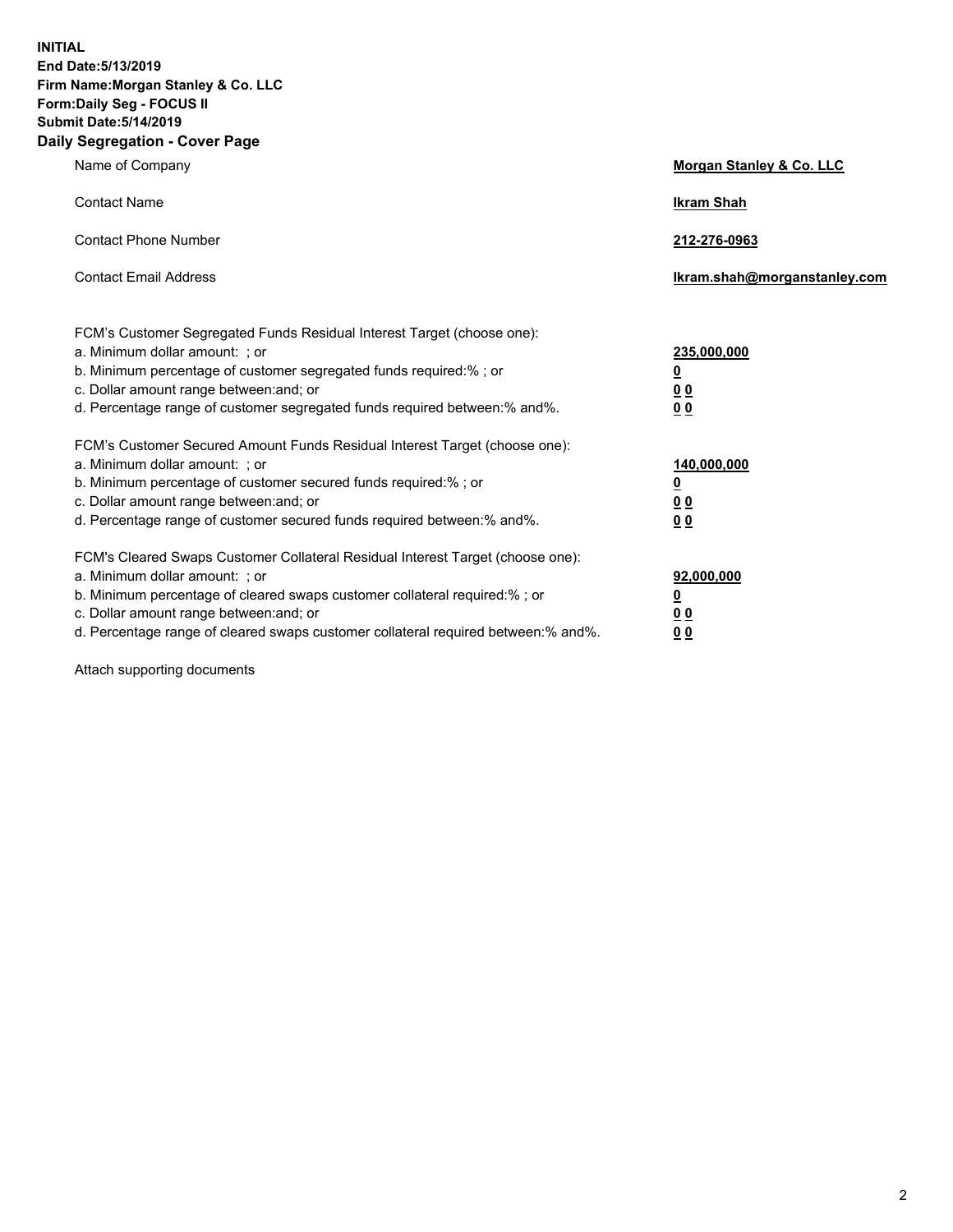## **INITIAL End Date:5/13/2019 Firm Name:Morgan Stanley & Co. LLC Form:Daily Seg - FOCUS II Submit Date:5/14/2019**

## **Daily Segregation - Secured Amounts**

Foreign Futures and Foreign Options Secured Amounts Amount required to be set aside pursuant to law, rule or regulation of a foreign government or a rule of a self-regulatory organization authorized thereunder 1. Net ledger balance - Foreign Futures and Foreign Option Trading - All Customers A. Cash **3,456,120,634** [7315] B. Securities (at market) **2,330,501,591** [7317] 2. Net unrealized profit (loss) in open futures contracts traded on a foreign board of trade **-579,475,922** [7325] 3. Exchange traded options a. Market value of open option contracts purchased on a foreign board of trade **14,693,708** [7335] b. Market value of open contracts granted (sold) on a foreign board of trade **-11,637,081** [7337] 4. Net equity (deficit) (add lines 1. 2. and 3.) **5,210,202,930** [7345] 5. Account liquidating to a deficit and account with a debit balances - gross amount **221,656,117** [7351] Less: amount offset by customer owned securities **-220,884,456** [7352] **771,661** [7354] 6. Amount required to be set aside as the secured amount - Net Liquidating Equity Method (add lines 4 and 5) 7. Greater of amount required to be set aside pursuant to foreign jurisdiction (above) or line 6. FUNDS DEPOSITED IN SEPARATE REGULATION 30.7 ACCOUNTS 1. Cash in banks A. Banks located in the United States **624,031,537** [7500] B. Other banks qualified under Regulation 30.7 **514,424,142** [7520] **1,138,455,679** 2. Securities A. In safekeeping with banks located in the United States **472,554,345** [7540] B. In safekeeping with other banks qualified under Regulation 30.7 **0** [7560] **472,554,345** [7570] 3. Equities with registered futures commission merchants A. Cash **6,733,468** [7580] B. Securities **0** [7590] C. Unrealized gain (loss) on open futures contracts **-826,875** [7600] D. Value of long option contracts **0** [7610] E. Value of short option contracts **0** [7615] **5,906,593** [7620] 4. Amounts held by clearing organizations of foreign boards of trade A. Cash **0** [7640] B. Securities **0** [7650] C. Amount due to (from) clearing organization - daily variation **0** [7660] D. Value of long option contracts **0** [7670] E. Value of short option contracts **0** [7675] **0** [7680] 5. Amounts held by members of foreign boards of trade A. Cash **2,740,499,423** [7700] B. Securities **1,857,947,246** [7710] C. Unrealized gain (loss) on open futures contracts **-578,649,047** [7720] D. Value of long option contracts **14,693,708** [7730] E. Value of short option contracts **-11,637,081** [7735] **4,022,854,249** 6. Amounts with other depositories designated by a foreign board of trade **0** [7760] 7. Segregated funds on hand **0** [7765] 8. Total funds in separate section 30.7 accounts **5,639,770,866** [7770] 9. Excess (deficiency) Set Aside for Secured Amount (subtract line 7 Secured Statement Page 1 from Line 8)

- 10. Management Target Amount for Excess funds in separate section 30.7 accounts **140,000,000** [7780]
- 11. Excess (deficiency) funds in separate 30.7 accounts over (under) Management Target **288,796,275** [7785]

**0** [7305]

**5,210,974,591** [7355]

## **5,210,974,591** [7360]

[7530]

[7740] **428,796,275** [7380]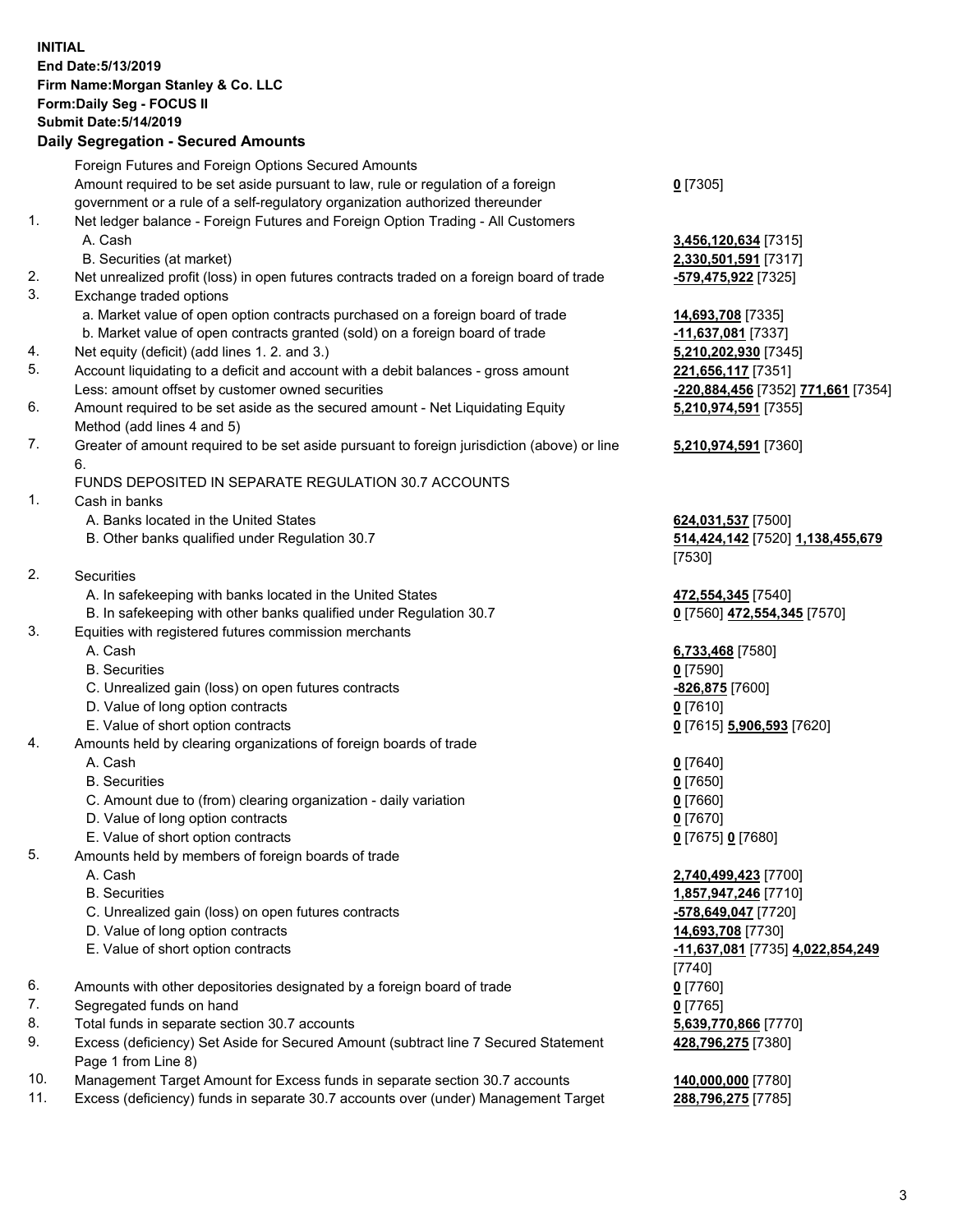|     | <b>INITIAL</b><br>End Date: 5/13/2019<br>Firm Name: Morgan Stanley & Co. LLC<br>Form: Daily Seg - FOCUS II<br><b>Submit Date: 5/14/2019</b><br>Daily Segregation - Segregation Statement |                                    |
|-----|------------------------------------------------------------------------------------------------------------------------------------------------------------------------------------------|------------------------------------|
|     | SEGREGATION REQUIREMENTS(Section 4d(2) of the CEAct)                                                                                                                                     |                                    |
| 1.  | Net ledger balance                                                                                                                                                                       |                                    |
|     | A. Cash                                                                                                                                                                                  | 8,389,747,857 [7010]               |
|     | B. Securities (at market)                                                                                                                                                                | 6,147,052,111 [7020]               |
| 2.  | Net unrealized profit (loss) in open futures contracts traded on a contract market                                                                                                       | 860,236,259 [7030]                 |
| 3.  | Exchange traded options                                                                                                                                                                  |                                    |
|     | A. Add market value of open option contracts purchased on a contract market                                                                                                              | 363,022,381 [7032]                 |
|     | B. Deduct market value of open option contracts granted (sold) on a contract market                                                                                                      | <u>-314,071,603</u> [7033]         |
| 4.  | Net equity (deficit) (add lines 1, 2 and 3)                                                                                                                                              | 15,445,987,005 [7040]              |
| 5.  | Accounts liquidating to a deficit and accounts with                                                                                                                                      |                                    |
|     | debit balances - gross amount                                                                                                                                                            | 935,942,305 [7045]                 |
|     | Less: amount offset by customer securities                                                                                                                                               | -935,286,462 [7047] 655,843 [7050] |
| 6.  | Amount required to be segregated (add lines 4 and 5)                                                                                                                                     | 15,446,642,848 [7060]              |
|     | <b>FUNDS IN SEGREGATED ACCOUNTS</b>                                                                                                                                                      |                                    |
| 7.  | Deposited in segregated funds bank accounts                                                                                                                                              |                                    |
|     | A. Cash                                                                                                                                                                                  | <u>3,777,615,788</u> [7070]        |
|     | B. Securities representing investments of customers' funds (at market)                                                                                                                   | <u>0</u> [7080]                    |
|     | C. Securities held for particular customers or option customers in lieu of cash (at<br>market)                                                                                           | 451,505,616 [7090]                 |
| 8.  | Margins on deposit with derivatives clearing organizations of contract markets                                                                                                           |                                    |
|     | A. Cash                                                                                                                                                                                  | 6,323,639,936 [7100]               |
|     | B. Securities representing investments of customers' funds (at market)                                                                                                                   | $0$ [7110]                         |
|     | C. Securities held for particular customers or option customers in lieu of cash (at<br>market)                                                                                           | 5,695,546,495 [7120]               |
| 9.  | Net settlement from (to) derivatives clearing organizations of contract markets                                                                                                          | <u>-<b>571,173,426</b> [</u> 7130] |
| 10. | Exchange traded options                                                                                                                                                                  |                                    |
|     | A. Value of open long option contracts                                                                                                                                                   | 363,022,381 [7132]                 |
|     | B. Value of open short option contracts                                                                                                                                                  | -314,071,603 [7133]                |
| 11. | Net equities with other FCMs                                                                                                                                                             |                                    |
|     | A. Net liquidating equity                                                                                                                                                                | 8,237,547 [7140]                   |
|     | B. Securities representing investments of customers' funds (at market)                                                                                                                   | $0$ [7160]                         |
|     | C. Securities held for particular customers or option customers in lieu of cash (at                                                                                                      | $0$ [7170]                         |
|     | market)                                                                                                                                                                                  |                                    |
| 12. | Segregated funds on hand                                                                                                                                                                 | $0$ [7150]                         |
| 13. | Total amount in segregation (add lines 7 through 12)                                                                                                                                     | 15,734,322,734 [7180]              |
| 14. | Excess (deficiency) funds in segregation (subtract line 6 from line 13)                                                                                                                  | 287,679,886 [7190]                 |
| 15. | Management Target Amount for Excess funds in segregation                                                                                                                                 | 235,000,000 [7194]                 |

16. Excess (deficiency) funds in segregation over (under) Management Target Amount Excess

**52,679,886** [7198]